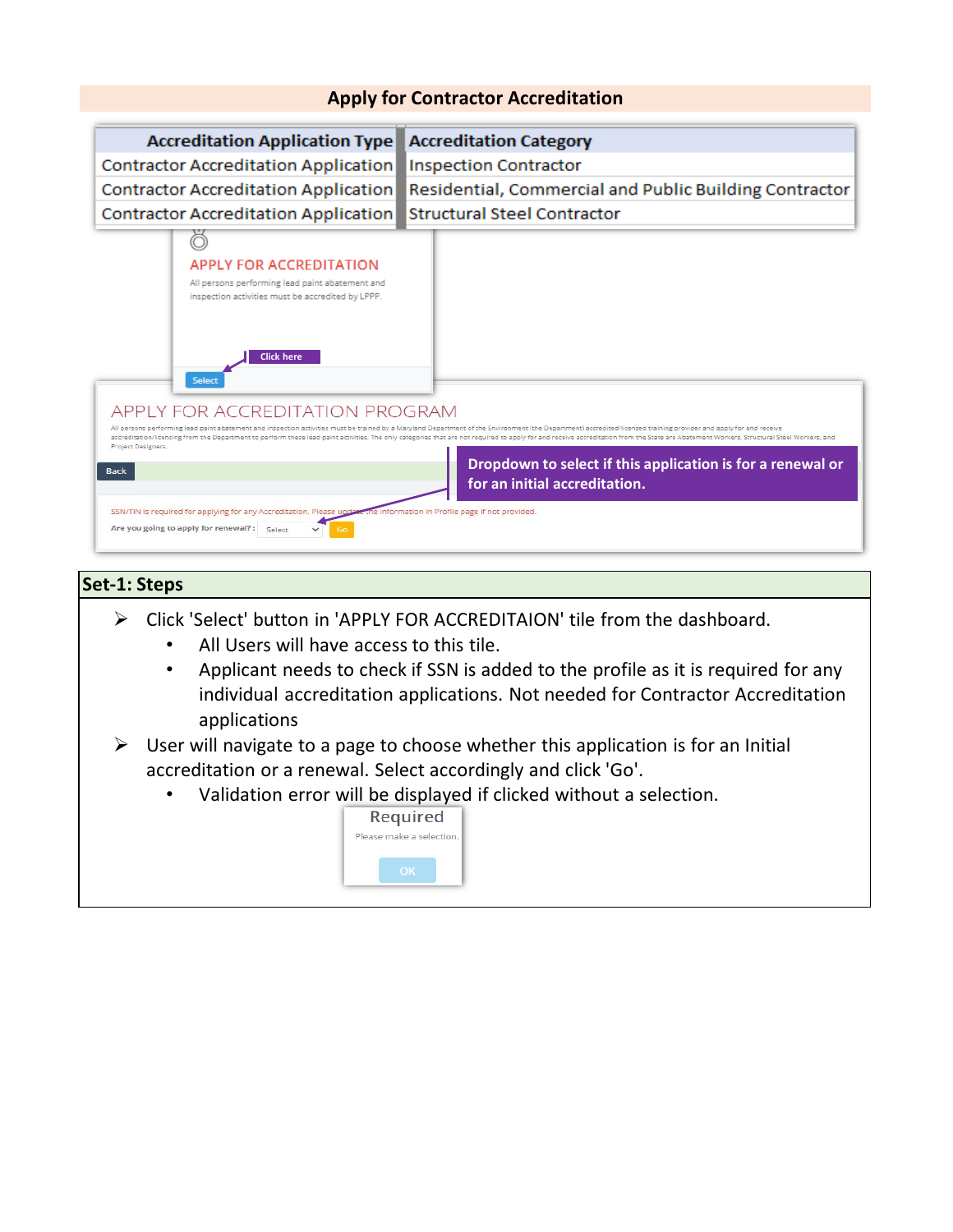## **Contractor Accreditation Appl., cntd.,**

| <b>Accreditation Application Type:</b>                                            |             | <b>Accreditation Category:</b>                         | Is Renewal? |
|-----------------------------------------------------------------------------------|-------------|--------------------------------------------------------|-------------|
| Contractor Accreditation Application                                              | $\check{ }$ | Select Category<br>$\checkmark$                        |             |
|                                                                                   |             | <b>Select Category</b>                                 |             |
| Please enter the name of employer/service provider for y                          |             | <b>Inspection Contractor</b>                           | elect.      |
| If you are unable to find your employer/contractor/provider then reach out to the |             | Residential, Commercial and Public Building Contractor |             |
| We cannot proceed until they add you to their employee list.                      |             | <b>Structural Steel Contractor</b>                     |             |

## **Set-2: Steps**

- $\triangleright$  Select Contractor accreditation application type.
- $\triangleright$  Page refreshes to dynamically update the list of accreditation category.
- $\triangleright$  Select the category.
- $\triangleright$  'Is Renewal' checkbox will be displayed checked or un-checked based on the selection from previous page. Is Renewal? Is Renewal?
- $\triangleright$  Enter minimum three consecutive letters from the contractor/employer name.
	- Application will look for the employer(s) of this Authorized User and not in the full data set.
	- If the application is unable to auto-list then most probably this applicant is not added to their employee list. Refer 'Manager Employee' to see how an authorized user can manage employees of an organization/contractor.
- $\triangleright$  Application will auto-list the full name of the contractor if identified. Select the employer for whom this license is being applied for.
- $\triangleright$  Click 'Proceed to create accreditation application'.

| <b>Enter minimum 3 consecutive alphabets from</b><br>the contractor's or the employer's name.                                                                                                                                                            |
|----------------------------------------------------------------------------------------------------------------------------------------------------------------------------------------------------------------------------------------------------------|
| Please enter the name of employer/service provider for whom you want to create an accreditation application & select.<br>If you are unable to and your employer/contractor/provider then reach out to their contact person to add you as their employee. |
| We cannot proceed until they add you to their employee list.<br><u>I pr</u>                                                                                                                                                                              |
| TPrvdr2 B TProvider2Lnm<br>Proceed to create accreditation application                                                                                                                                                                                   |
| <b>Employer will be auto-listed to select if identifed</b>                                                                                                                                                                                               |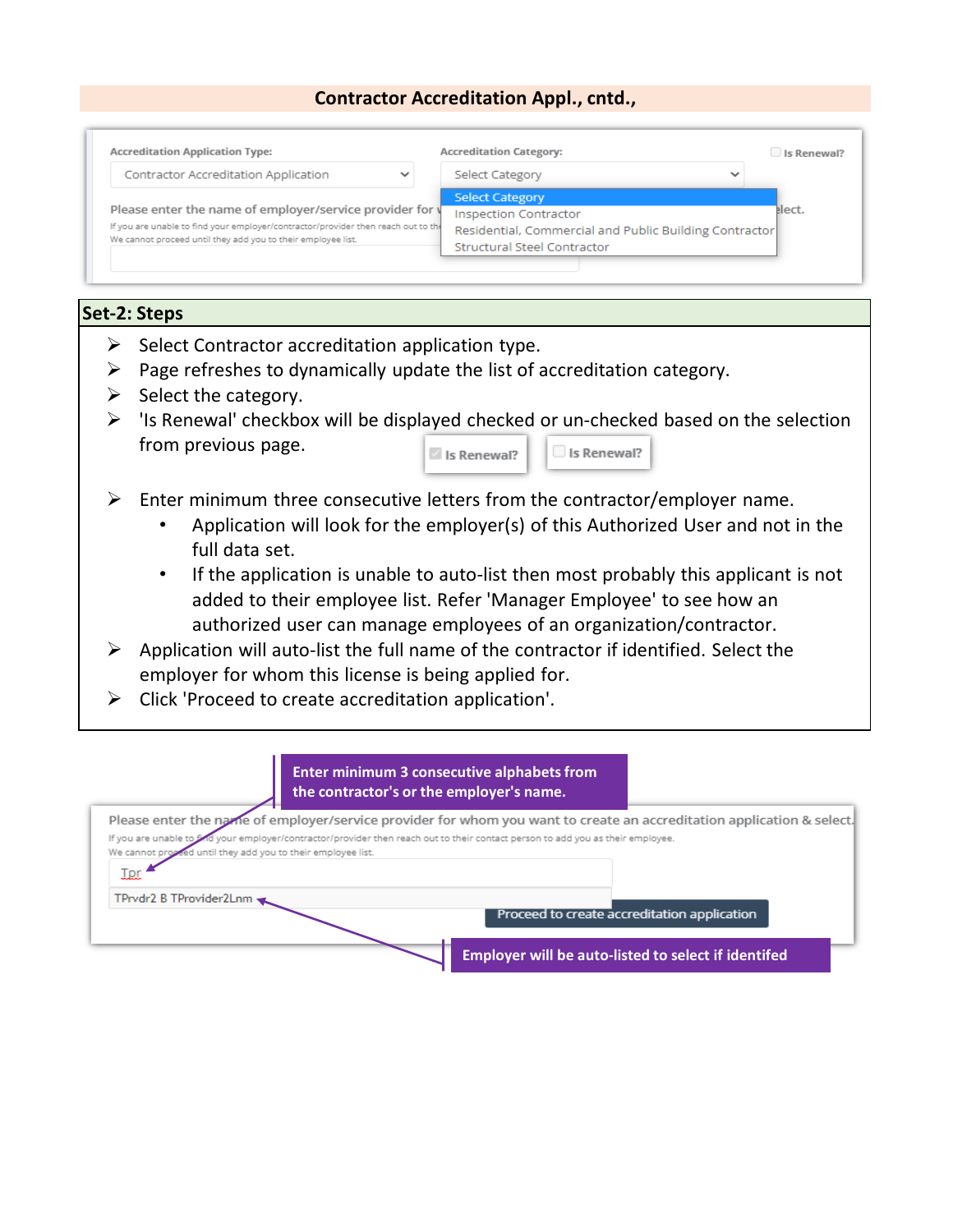|                                                                         |                                                                                                                                                                                                                                                                                                                                                                                                                                                                                                                                                                                                                                                                                                                                                                      |                        | <b>Instructions</b>                    |           |                            |              |
|-------------------------------------------------------------------------|----------------------------------------------------------------------------------------------------------------------------------------------------------------------------------------------------------------------------------------------------------------------------------------------------------------------------------------------------------------------------------------------------------------------------------------------------------------------------------------------------------------------------------------------------------------------------------------------------------------------------------------------------------------------------------------------------------------------------------------------------------------------|------------------------|----------------------------------------|-----------|----------------------------|--------------|
|                                                                         | Fees are non-refundable. Incorporated & Limited Liability Companies shall be registered and in "Good Standing" with the Maryland Department of Assessments & Taxation (SDAT) to be approved.<br>Trade names are to be registered with SDAT. Name Changes require a new application and fee. All applications, including renewals, must be filled out completely. Incomplete, inaccurate, illegible<br>applications may be delayed during processing. Allow up 90 days for processing from the date your application with applicable fee was received. The Program may email you regarding<br>incomplete applications or if this is an approval of a new Inspection Contractor. DO NOT Email SSN or TAX IDs. Contractor accreditations are valid for up to two years. |                        |                                        |           |                            |              |
|                                                                         |                                                                                                                                                                                                                                                                                                                                                                                                                                                                                                                                                                                                                                                                                                                                                                      |                        | <b>General Application Information</b> |           |                            |              |
| Full Legal Name of Contractor/Training Provider                         |                                                                                                                                                                                                                                                                                                                                                                                                                                                                                                                                                                                                                                                                                                                                                                      |                        |                                        | SDAT#     |                            |              |
| TPrvdr2 B TProvider2Lnm                                                 |                                                                                                                                                                                                                                                                                                                                                                                                                                                                                                                                                                                                                                                                                                                                                                      |                        |                                        | 51252     |                            |              |
| (if not a company or using a trade name, use your full individual name) |                                                                                                                                                                                                                                                                                                                                                                                                                                                                                                                                                                                                                                                                                                                                                                      |                        |                                        |           | (if company or trade name) |              |
| Telephone #                                                             | <b>Email Address</b>                                                                                                                                                                                                                                                                                                                                                                                                                                                                                                                                                                                                                                                                                                                                                 |                        | Tax ID                                 |           | <b>HB935 No Liability</b>  |              |
| 2983743298                                                              |                                                                                                                                                                                                                                                                                                                                                                                                                                                                                                                                                                                                                                                                                                                                                                      | TPrvdr1.lrca@gmail.com |                                        | XXXXX7439 |                            |              |
|                                                                         | (Correspondence may be sent to this<br>address)                                                                                                                                                                                                                                                                                                                                                                                                                                                                                                                                                                                                                                                                                                                      |                        | (FEIN or SSN)                          |           |                            |              |
| <b>Street Address</b>                                                   |                                                                                                                                                                                                                                                                                                                                                                                                                                                                                                                                                                                                                                                                                                                                                                      |                        | <b>Mailing Address</b>                 |           |                            |              |
| Street Address / PO Box*                                                | Apartment/Suite/Building#                                                                                                                                                                                                                                                                                                                                                                                                                                                                                                                                                                                                                                                                                                                                            |                        | Street Address / PO Box*               |           | Apartment/Suite/Building#  |              |
| 311 Gayd Dr                                                             | 122                                                                                                                                                                                                                                                                                                                                                                                                                                                                                                                                                                                                                                                                                                                                                                  |                        | 311 Gayd Dr                            |           | 122                        |              |
| City*                                                                   | State*                                                                                                                                                                                                                                                                                                                                                                                                                                                                                                                                                                                                                                                                                                                                                               |                        | City*                                  |           | State*                     |              |
| Elkridge                                                                | Maryland                                                                                                                                                                                                                                                                                                                                                                                                                                                                                                                                                                                                                                                                                                                                                             | $\checkmark$           | Elkridge                               |           | Maryland                   | $\checkmark$ |
| Zip Code*                                                               | County                                                                                                                                                                                                                                                                                                                                                                                                                                                                                                                                                                                                                                                                                                                                                               |                        | Zip Code*                              |           | County                     |              |
| 21045<br>Ext                                                            | Harford                                                                                                                                                                                                                                                                                                                                                                                                                                                                                                                                                                                                                                                                                                                                                              | $\checkmark$           | 21045                                  | Fxt.      | Harford                    | $\checkmark$ |

### **Set-3: Steps**

- Instructions about the fee, and processing information is displayed in '**Instructions**' section.
- '**General Application Information**' section display information regarding the contractor (applicant's) applying the accreditation.
	- Applicant's is auto-populated from the business profile created for the organization/contractor. Refer 'Manager Business Profile' to know how business profile is created by an authorized user.
	- If any information is incorrect or need to be updated, then the authorized user must be informed regarding the changes.
	- Please do not proceed if any information in this section is incorrect.
- '**Application Type**' will display whether this application is for a renewal or for an initial accreditation. For renewals, existing accreditation number & expiry date will be autopopulated.
- '**Application Category and Fee**' will display application fee, and the list of current employees and their title, accreditation information. Applicant can remove them by clicking icon  $\sqrt{\frac{1}{x}}$

|                                                                                                                                     |                 |                     | <b>Application Type</b>                                                                                                              |     |                   |                                                                                                                                        |               |
|-------------------------------------------------------------------------------------------------------------------------------------|-----------------|---------------------|--------------------------------------------------------------------------------------------------------------------------------------|-----|-------------------|----------------------------------------------------------------------------------------------------------------------------------------|---------------|
| the state of Maryland?                                                                                                              |                 |                     | Have you held an accreditation with the same name and category in the past with                                                      | NO. |                   |                                                                                                                                        |               |
|                                                                                                                                     |                 |                     | <b>Accreditation Category and Fee</b>                                                                                                |     |                   | <b>Initial Accreditation Application.</b>                                                                                              |               |
| <b>Inspection Contractor</b>                                                                                                        |                 |                     |                                                                                                                                      |     |                   |                                                                                                                                        | \$250         |
|                                                                                                                                     |                 |                     | Add employees who are accredited or are applying to be accredited as a Visual Inspector, Inspector Technician, and/or Risk Assessor. |     |                   |                                                                                                                                        |               |
|                                                                                                                                     |                 |                     |                                                                                                                                      |     |                   |                                                                                                                                        |               |
| <b>FirstName</b><br>11                                                                                                              | <b>LastName</b> | 11<br>$1+$<br>Title | <b>Accredited For</b>                                                                                                                |     | It.               | 11<br>Accreditation#                                                                                                                   | <b>Action</b> |
| TPrvdr2                                                                                                                             | TProvider2Lom   |                     |                                                                                                                                      |     |                   | o                                                                                                                                      | $\mathbf{x}$  |
| Trainee1                                                                                                                            | Trainee1Lnm     | Test                | Risk Assessor (RA)                                                                                                                   |     |                   | ٥                                                                                                                                      | $\mathbf{x}$  |
| Have you held an accreditation with the same name and category in<br>the past with the state of Maryland?<br><b>Accreditation #</b> |                 |                     | <b>Application Type</b><br><b>YES</b><br><b>Expiration Date</b>                                                                      |     | existing records. | <b>Renewal Accreditation Application where</b><br>existing Accreditation number and the<br>expiry date will be auto-populated from the |               |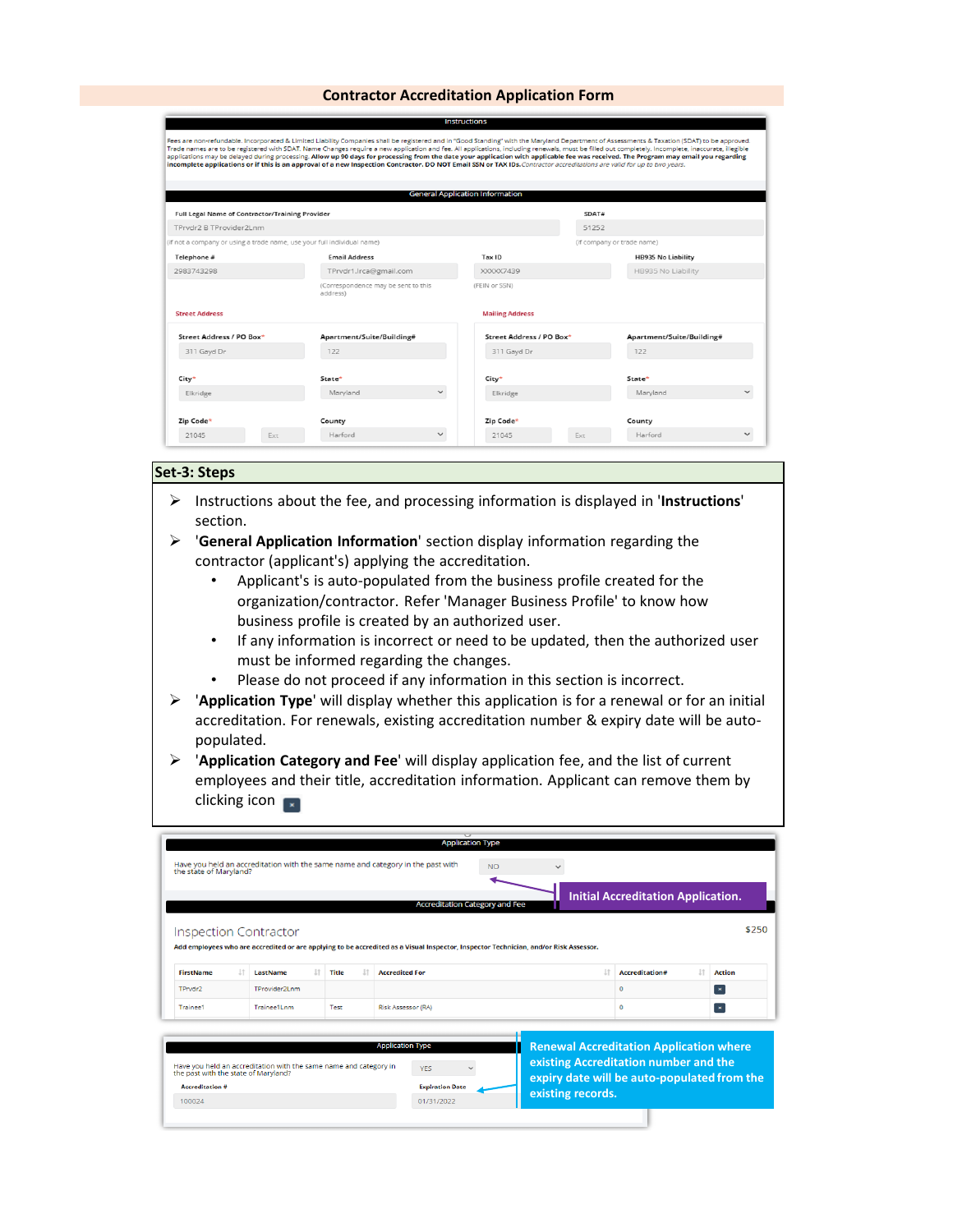|                                                                                                                                                                  | <b>Public Listings</b>                                                                                                          |                                                                                                            |  |
|------------------------------------------------------------------------------------------------------------------------------------------------------------------|---------------------------------------------------------------------------------------------------------------------------------|------------------------------------------------------------------------------------------------------------|--|
| Select one to be made available to the public through mailings & the website.                                                                                    |                                                                                                                                 | Select One                                                                                                 |  |
|                                                                                                                                                                  |                                                                                                                                 | If this section is not marked, your Contractor name will not be posted.                                    |  |
| Which Addresses above should be listed on public listings                                                                                                        |                                                                                                                                 | <b>Authorized Representative name</b>                                                                      |  |
| Select One                                                                                                                                                       |                                                                                                                                 | TPrvdr2 TProvider2Lnm                                                                                      |  |
| <b>Website Url (Not mandatory)</b>                                                                                                                               |                                                                                                                                 |                                                                                                            |  |
| www.tprovidertwo.com                                                                                                                                             |                                                                                                                                 |                                                                                                            |  |
| What region will you serve? Check all applicable.                                                                                                                |                                                                                                                                 |                                                                                                            |  |
| $\Box$ Central MD/Baltimore $\Box$ Eastern Shore $\Box$ Southern Maryland $\Box$ Western Maryland                                                                |                                                                                                                                 |                                                                                                            |  |
|                                                                                                                                                                  |                                                                                                                                 |                                                                                                            |  |
| D.C. Suburbs                                                                                                                                                     |                                                                                                                                 |                                                                                                            |  |
|                                                                                                                                                                  | For Residential, Commercial, & Public Buildings Contractors ONLY - What type of service(s) will you offer? Check all applicable |                                                                                                            |  |
| $\Box$ Painting<br>$\Box$ Carpentry                                                                                                                              | $\Box$ Weatherization<br>Risk Assessment                                                                                        |                                                                                                            |  |
| $\Box$ Drywall<br>$\Box$ Paint Removal                                                                                                                           | Window Replacement Hazard Abatement                                                                                             |                                                                                                            |  |
|                                                                                                                                                                  |                                                                                                                                 |                                                                                                            |  |
|                                                                                                                                                                  | $\Box$ Other                                                                                                                    |                                                                                                            |  |
|                                                                                                                                                                  |                                                                                                                                 |                                                                                                            |  |
|                                                                                                                                                                  |                                                                                                                                 | This section appears only for Residential, Commercial and<br><b>Public Building Contractor application</b> |  |
|                                                                                                                                                                  | <b>Public Listings</b>                                                                                                          |                                                                                                            |  |
|                                                                                                                                                                  |                                                                                                                                 | Select One                                                                                                 |  |
|                                                                                                                                                                  |                                                                                                                                 | Select One                                                                                                 |  |
|                                                                                                                                                                  |                                                                                                                                 | <b>NO</b><br>ative na<br><b>YES</b>                                                                        |  |
| Which Addresses above should be listed on public listings<br>Select One                                                                                          |                                                                                                                                 |                                                                                                            |  |
| <b>Select One</b>                                                                                                                                                |                                                                                                                                 |                                                                                                            |  |
| <b>Street Address</b><br><b>Mailing Address</b>                                                                                                                  |                                                                                                                                 |                                                                                                            |  |
|                                                                                                                                                                  | What region will you serve? Check all applicable.                                                                               |                                                                                                            |  |
| $\Box$ Home Improvement $\Box$ Post Abatement Cleaning $\Box$ Visual Inspection<br>Select one to be made available to the public through mailings & the website. |                                                                                                                                 |                                                                                                            |  |
|                                                                                                                                                                  |                                                                                                                                 | $\Box$ Central MD/Baltimore $\;\Box$ Eastern Shore $\;\Box$ Southern Maryland $\;\Box$ Western Maryland    |  |

# **Set-4: Steps**

- '**Public Listings**' section provides options to choose if the contracting company is open to be listed publicly and which physical address (Residential or Mailing as provided in the business profile), which website (if exisits) to be listed.
- $\triangleright$  Applicant can also select the regions they like this listing to be in.
- Residential, Commercial and Public Building Category will have an additional options displayed in this section. Contractor can check the type of service(s) offered. This is not displayed or applicable for Inspector & Structural Steel categories.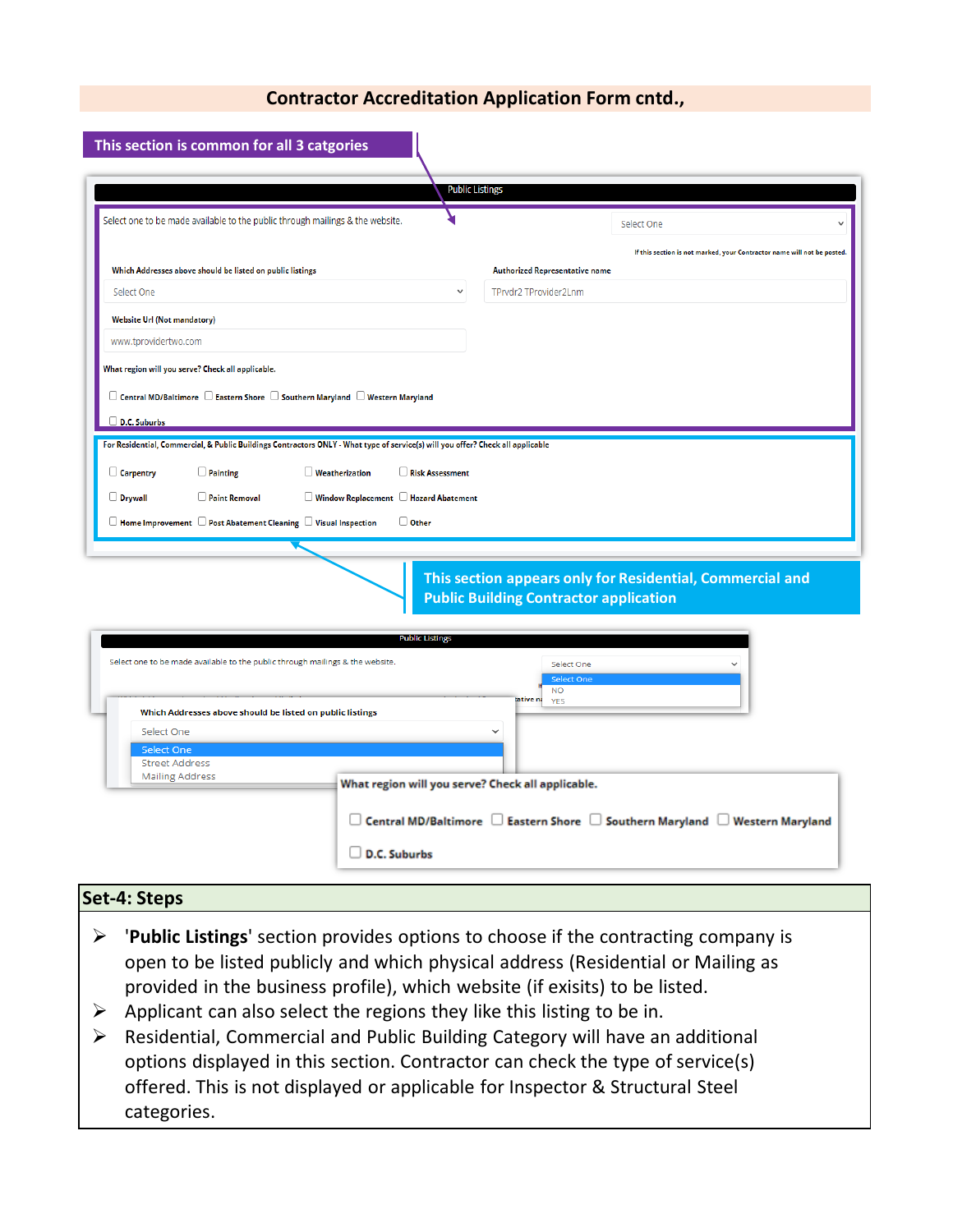|                                                                                                                        | <b>Documents</b>                                                                                                                                                                                                                                                                                                                                                                                                                                                                                                                                                                                                                                                                                                                                                                                                               |
|------------------------------------------------------------------------------------------------------------------------|--------------------------------------------------------------------------------------------------------------------------------------------------------------------------------------------------------------------------------------------------------------------------------------------------------------------------------------------------------------------------------------------------------------------------------------------------------------------------------------------------------------------------------------------------------------------------------------------------------------------------------------------------------------------------------------------------------------------------------------------------------------------------------------------------------------------------------|
| Please upload any supporting documents (if required)                                                                   |                                                                                                                                                                                                                                                                                                                                                                                                                                                                                                                                                                                                                                                                                                                                                                                                                                |
| <b>Document Type</b>                                                                                                   | <b>SelectFile</b>                                                                                                                                                                                                                                                                                                                                                                                                                                                                                                                                                                                                                                                                                                                                                                                                              |
| Select a type                                                                                                          | Choose File No file chosen<br>Upload                                                                                                                                                                                                                                                                                                                                                                                                                                                                                                                                                                                                                                                                                                                                                                                           |
|                                                                                                                        |                                                                                                                                                                                                                                                                                                                                                                                                                                                                                                                                                                                                                                                                                                                                                                                                                                |
| Comment                                                                                                                |                                                                                                                                                                                                                                                                                                                                                                                                                                                                                                                                                                                                                                                                                                                                                                                                                                |
|                                                                                                                        |                                                                                                                                                                                                                                                                                                                                                                                                                                                                                                                                                                                                                                                                                                                                                                                                                                |
|                                                                                                                        |                                                                                                                                                                                                                                                                                                                                                                                                                                                                                                                                                                                                                                                                                                                                                                                                                                |
|                                                                                                                        |                                                                                                                                                                                                                                                                                                                                                                                                                                                                                                                                                                                                                                                                                                                                                                                                                                |
| Set-5: Steps                                                                                                           |                                                                                                                                                                                                                                                                                                                                                                                                                                                                                                                                                                                                                                                                                                                                                                                                                                |
| ⋗<br>'Applicant Statement and Signature' section.                                                                      | Applicant can upload supporting files/documents in the 'Documents' section.<br>Comments or notes can be added about the document attached.<br>Authroized Representative of Contractor (Applicant), and title is provied in                                                                                                                                                                                                                                                                                                                                                                                                                                                                                                                                                                                                     |
|                                                                                                                        | <b>Applicant Statement and Signature</b>                                                                                                                                                                                                                                                                                                                                                                                                                                                                                                                                                                                                                                                                                                                                                                                       |
|                                                                                                                        | This Notice is provided pursuant to 4-501 of the General Provisions Article of the Maryland Code. The personal information requested on this form is intended to be used in processing your                                                                                                                                                                                                                                                                                                                                                                                                                                                                                                                                                                                                                                    |
|                                                                                                                        | application. Failure to provide the information requested may result in your application not being processed. You have the right to inspect, amend, or correct this form. The Maryland Department of<br>the Environment ("Department") is a public agency and subject to the Maryland Public Information Act(Md. Code Ann., General Provisions 4-101. et seq). This form may be made available on the<br>internet via the Department's website and is subject to inspection or copying, in whole or in part, by the public and other governmental agencies, if not protected by federal or State law.                                                                                                                                                                                                                          |
|                                                                                                                        |                                                                                                                                                                                                                                                                                                                                                                                                                                                                                                                                                                                                                                                                                                                                                                                                                                |
|                                                                                                                        | As per Environment Article 1-203 and Family Law Article 10-119.3 of Maryland before any license or permit may be issued or renewed, the issuing authority shall verify through the Office of the<br>Comptroller and the Maryland Child Support Enforcement Administration that the applicant has no outstanding taxes, unemployment insurance contributions or child support.                                                                                                                                                                                                                                                                                                                                                                                                                                                  |
| company and its employees will satisfy the requirements of Environment Article 6-8 and COMAR 26.16.01 through 26.16.05 | I hereby request that the above contractor be accredited as a Lead Paint Abatement Services Contractor in the State of Maryland. I certify that, for the purpose of performing lead paint services, the<br>aforementioned will only employ, hire or contract with individuals or companies that are qualified under Code of Maryland Regulations (COMAR) 26.16.01. I certify that my company and its employees<br>shall perform work practices according to COMAR 26.16.01 and/or 26.02.07. If seeking accreditation as a Lead Paint Inspection Contractor; I certify that any and all unused inspection certificates will<br>be returned to the Department within five(5) days should the Inspection Coontractor cease to perform lead paint inspection services. I certify that work performed and certificates issued by my |
|                                                                                                                        |                                                                                                                                                                                                                                                                                                                                                                                                                                                                                                                                                                                                                                                                                                                                                                                                                                |
| Check below if it applies to the applicant.<br>Self Employed Contractor (Contractor does not employ or hire others)    |                                                                                                                                                                                                                                                                                                                                                                                                                                                                                                                                                                                                                                                                                                                                                                                                                                |
| State or Local Government.                                                                                             |                                                                                                                                                                                                                                                                                                                                                                                                                                                                                                                                                                                                                                                                                                                                                                                                                                |
|                                                                                                                        | TOTAL FEE = $$250$                                                                                                                                                                                                                                                                                                                                                                                                                                                                                                                                                                                                                                                                                                                                                                                                             |
| I am the Authorized Representative, for this application.                                                              |                                                                                                                                                                                                                                                                                                                                                                                                                                                                                                                                                                                                                                                                                                                                                                                                                                |
| <b>Authorized Representative of Contractor</b>                                                                         | <b>Title</b>                                                                                                                                                                                                                                                                                                                                                                                                                                                                                                                                                                                                                                                                                                                                                                                                                   |
| <b>Representative Name</b><br>(Authorized Representative of Contractor)                                                | <b>Title</b>                                                                                                                                                                                                                                                                                                                                                                                                                                                                                                                                                                                                                                                                                                                                                                                                                   |
|                                                                                                                        |                                                                                                                                                                                                                                                                                                                                                                                                                                                                                                                                                                                                                                                                                                                                                                                                                                |
| I Agree to the statement above.                                                                                        | Today's Date 10/17/2021 05:52 PM                                                                                                                                                                                                                                                                                                                                                                                                                                                                                                                                                                                                                                                                                                                                                                                               |
|                                                                                                                        |                                                                                                                                                                                                                                                                                                                                                                                                                                                                                                                                                                                                                                                                                                                                                                                                                                |
|                                                                                                                        | Save Application Continue                                                                                                                                                                                                                                                                                                                                                                                                                                                                                                                                                                                                                                                                                                                                                                                                      |
|                                                                                                                        |                                                                                                                                                                                                                                                                                                                                                                                                                                                                                                                                                                                                                                                                                                                                                                                                                                |
|                                                                                                                        | I am the Authorized Representative, for this application.<br><b>Authorized Representative of Contractor</b><br><b>Title</b>                                                                                                                                                                                                                                                                                                                                                                                                                                                                                                                                                                                                                                                                                                    |
|                                                                                                                        | <b>HR</b><br><b>Brett K</b>                                                                                                                                                                                                                                                                                                                                                                                                                                                                                                                                                                                                                                                                                                                                                                                                    |
|                                                                                                                        | (Authorized Representative of Contractor)                                                                                                                                                                                                                                                                                                                                                                                                                                                                                                                                                                                                                                                                                                                                                                                      |
|                                                                                                                        | I Agree to the statement above.                                                                                                                                                                                                                                                                                                                                                                                                                                                                                                                                                                                                                                                                                                                                                                                                |
|                                                                                                                        |                                                                                                                                                                                                                                                                                                                                                                                                                                                                                                                                                                                                                                                                                                                                                                                                                                |
|                                                                                                                        | Save Application<br>Continue                                                                                                                                                                                                                                                                                                                                                                                                                                                                                                                                                                                                                                                                                                                                                                                                   |
|                                                                                                                        |                                                                                                                                                                                                                                                                                                                                                                                                                                                                                                                                                                                                                                                                                                                                                                                                                                |
|                                                                                                                        |                                                                                                                                                                                                                                                                                                                                                                                                                                                                                                                                                                                                                                                                                                                                                                                                                                |
|                                                                                                                        |                                                                                                                                                                                                                                                                                                                                                                                                                                                                                                                                                                                                                                                                                                                                                                                                                                |
|                                                                                                                        | $\triangleright$ Fee applied to process the application can be waived if applicant chooses 'Self                                                                                                                                                                                                                                                                                                                                                                                                                                                                                                                                                                                                                                                                                                                               |
|                                                                                                                        | employed contractor' or 'State or Local Government employee' option.                                                                                                                                                                                                                                                                                                                                                                                                                                                                                                                                                                                                                                                                                                                                                           |
|                                                                                                                        |                                                                                                                                                                                                                                                                                                                                                                                                                                                                                                                                                                                                                                                                                                                                                                                                                                |
|                                                                                                                        | Check below if it applies to the applicant.                                                                                                                                                                                                                                                                                                                                                                                                                                                                                                                                                                                                                                                                                                                                                                                    |
| State or Local Government.                                                                                             | Self Employed Contractor (Contractor does not employ or hire others)                                                                                                                                                                                                                                                                                                                                                                                                                                                                                                                                                                                                                                                                                                                                                           |
|                                                                                                                        | TOTAL FEE = $$0$                                                                                                                                                                                                                                                                                                                                                                                                                                                                                                                                                                                                                                                                                                                                                                                                               |
|                                                                                                                        |                                                                                                                                                                                                                                                                                                                                                                                                                                                                                                                                                                                                                                                                                                                                                                                                                                |
|                                                                                                                        |                                                                                                                                                                                                                                                                                                                                                                                                                                                                                                                                                                                                                                                                                                                                                                                                                                |
|                                                                                                                        | > Click 'Save Application' & re-confirm in the pop-up. User will be navigated to 'My                                                                                                                                                                                                                                                                                                                                                                                                                                                                                                                                                                                                                                                                                                                                           |
|                                                                                                                        | Applications' page where all accreditation applications related to the User are                                                                                                                                                                                                                                                                                                                                                                                                                                                                                                                                                                                                                                                                                                                                                |
| Set-6: Steps<br>displayed.                                                                                             | Are you sure?<br>Saved                                                                                                                                                                                                                                                                                                                                                                                                                                                                                                                                                                                                                                                                                                                                                                                                         |
|                                                                                                                        | You want to save this application!<br>Saved Successfully.                                                                                                                                                                                                                                                                                                                                                                                                                                                                                                                                                                                                                                                                                                                                                                      |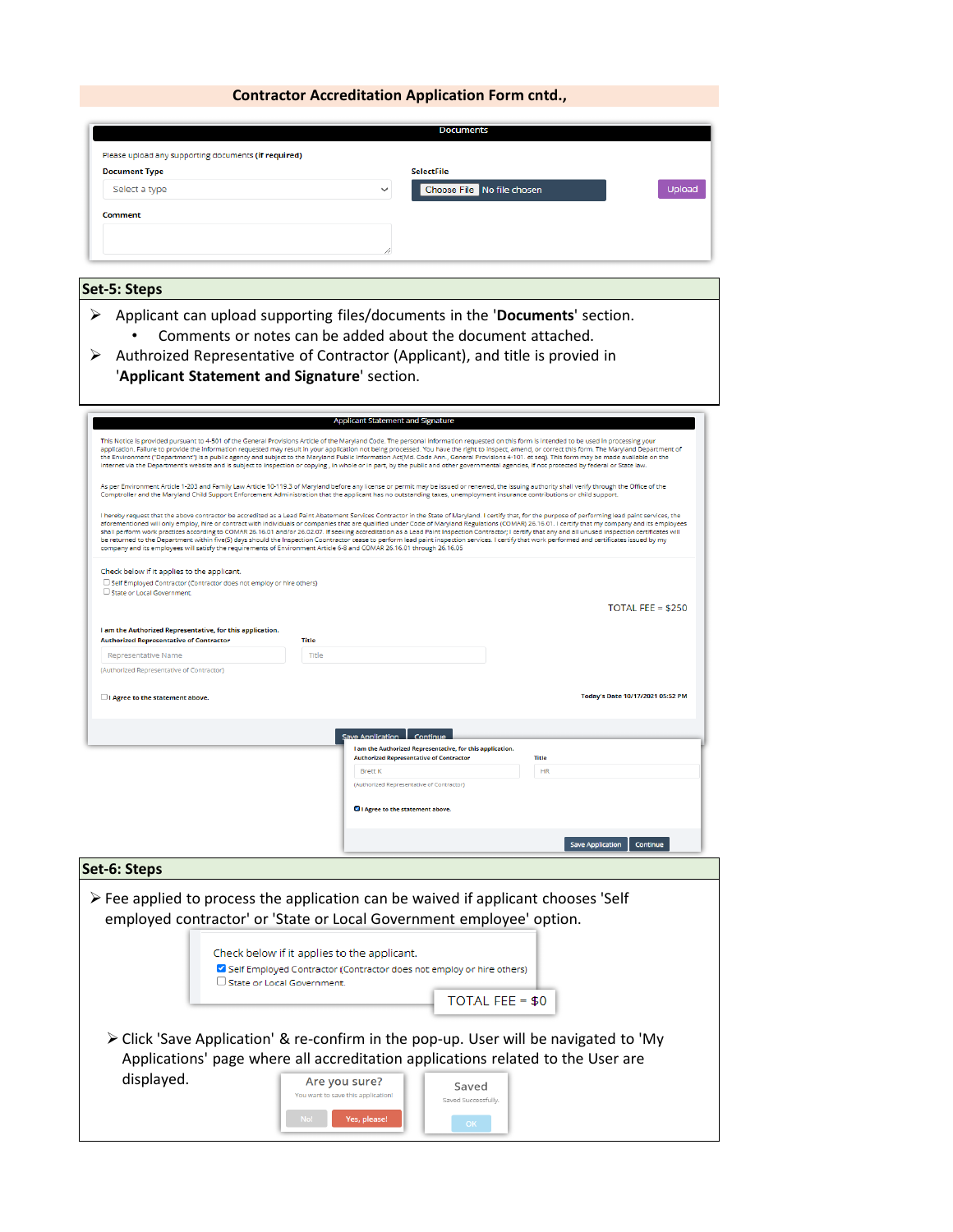### **Set-7: Steps**

- $\triangleright$  Upon saving the application, user will land on 'My Applications' page where all accreditation applications submitted by the user will be listed.
	- Each application will have its own status.
	- Applicated that are not submitted will be in 'Draft' status with icon  $\Box$  to update or review before completing payment to submit the application.
	- Submitted applications can be viewed by clicking on the icon
- $\triangleright$  Applicant can view the status updates and messages from MDE by clicking on the green icon.

|                                     |                                 |                              |                    |                        |                      | Search:            |                  |
|-------------------------------------|---------------------------------|------------------------------|--------------------|------------------------|----------------------|--------------------|------------------|
| Jî<br><b>Accreditation Category</b> | <b>Employer/Contractor Name</b> | <b>Fee Waiver Claimed Li</b> | <b>Waiver Type</b> | <b>Created Date</b> IT | LT.<br><b>Status</b> | <b>Status Date</b> | <b>View/Edit</b> |
| Inspector Technician(IT)            | TPrvdr2 B TProvider2Lnm         | <b>No</b>                    |                    | 02/10/2021             | Draft                | 02/10/2021         | $\bullet$        |
| Structural Steel Supervisor(S1)     | TPrvdr2 B TProvider2Lnm         | <b>No</b>                    |                    | 02/12/2021             | Ready to Approve     | 02/12/2021         | $\bullet$        |
| Visual Inspector(VI)                | TPrvdr2 B TProvider2Lnm         | No                           |                    | 02/12/2021             | Approved             | 02/02/2021         | $\bullet$        |

### **Note:**

 $\triangleright$  Click 'Select' button in 'MY APPLICATIONS' tile from the dashboard to view the application status or messages from MDE while processing.

| <b>MY APPLICATIONS</b>                                                                         |
|------------------------------------------------------------------------------------------------|
| Applications which are currently being processed by<br>Maryland Department of the Environment. |
|                                                                                                |
|                                                                                                |
| <b>Click here</b>                                                                              |
| Select                                                                                         |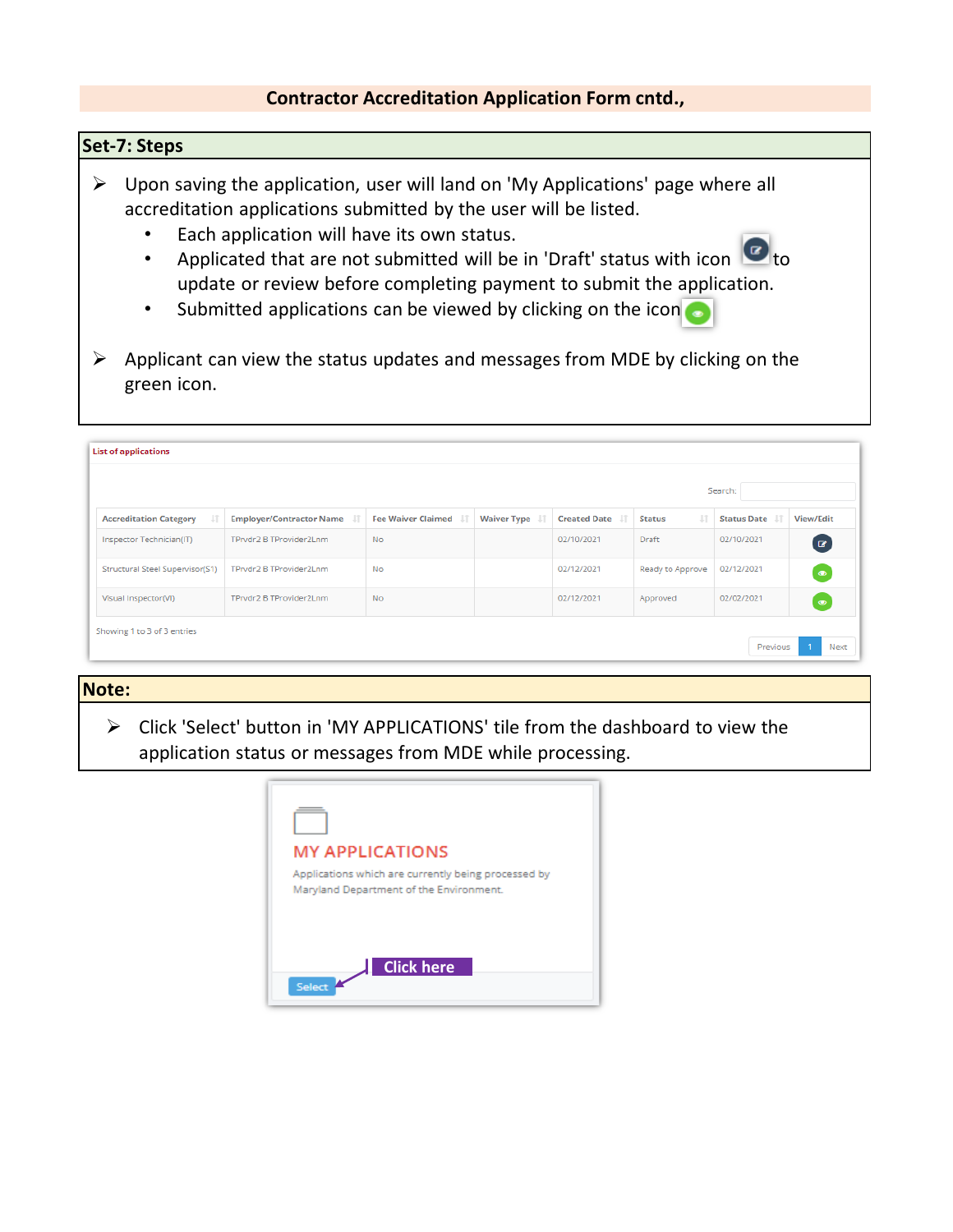| Set-8: Steps                                                                                                                                                              |                                                                                                                                                                                                                                                   |                                                         |
|---------------------------------------------------------------------------------------------------------------------------------------------------------------------------|---------------------------------------------------------------------------------------------------------------------------------------------------------------------------------------------------------------------------------------------------|---------------------------------------------------------|
|                                                                                                                                                                           | Click on $\Box$ to update or view the application information.                                                                                                                                                                                    |                                                         |
| Click on 'Continue' to review the application.                                                                                                                            |                                                                                                                                                                                                                                                   | <b>Save Application</b><br>Continue                     |
| ➤<br>application will throw following validation error -                                                                                                                  | Application will throw validation errors if any required field is missing to continue.<br>E.g., if User forgot to check the agreement and clicked to continue, then the                                                                           | <b>Validation!</b><br>Your acknowledgement is required. |
|                                                                                                                                                                           |                                                                                                                                                                                                                                                   | OK                                                      |
| pop-up to continue.                                                                                                                                                       | Click 'Continue' once all the mandatory fields are populated. Re-confirm from the<br>Are you sure?<br>You want to continue this application!<br>No!<br>Yes, please!                                                                               |                                                         |
| Application review page is displayed.<br>or back button to update information.<br>Click 'Continue to Payment'.<br>Payment information is displayed.<br>⋗                  | In this mode, applicant cannot edit any information. User needs to click 'Edit'<br>Edit<br>Click 'Pay Now' to process payment. Select payment method & click 'Make a<br>Payment'. Provide account information/card details to continue & confirm. | <b>Continue to Payment</b>                              |
|                                                                                                                                                                           | <b>PAYMENT</b><br>Now you are ready to pay fee. Please review before proceeding the payment.<br><b>Application Details:</b>                                                                                                                       |                                                         |
|                                                                                                                                                                           | <b>Applicant Full Name</b>                                                                                                                                                                                                                        |                                                         |
|                                                                                                                                                                           |                                                                                                                                                                                                                                                   | <b>Brett Klipz</b>                                      |
|                                                                                                                                                                           | <b>Accreditation Category</b>                                                                                                                                                                                                                     | <b>Inspector Technician</b>                             |
|                                                                                                                                                                           | Fee / Amount(\$)                                                                                                                                                                                                                                  | 125.00                                                  |
| Lead Rental Certification and Accreditation<br>Maryland Department of Environment<br>Lead Rental Certification and Accreditation Payments<br><b>Select Payment Method</b> |                                                                                                                                                                                                                                                   | Pay Now<br>Cancel                                       |
| Please Choose the Method of Payment                                                                                                                                       |                                                                                                                                                                                                                                                   |                                                         |
| lay by Credit or Debit Card                                                                                                                                               | DISC VER                                                                                                                                                                                                                                          |                                                         |
| pay by Personal Check                                                                                                                                                     | Department of Environment<br>Lead Rental Certification and Accreditation Payments                                                                                                                                                                 |                                                         |
| Pay by Corporate Check                                                                                                                                                    | S.<br><b>Payment Information</b><br>Cardholder's Name* O                                                                                                                                                                                          | <b>Bill/Invoice Information</b><br>Amount O             |
| Make a Payment                                                                                                                                                            | Exit<br><b>Test Card</b><br>Card Number* 0                                                                                                                                                                                                        | $\sqrt{5}$ = 125.00<br><b>⊟ Bill/Invoice Details</b>    |
| 1800 Washington Boulevard, Baltimore, MD                                                                                                                                  | 411111111111111<br>DISC VIR<br><b>Maryland Department of Environment</b><br>Expiration Date* 0<br>02<br>2023<br>Address Line 1* 0<br>Address Line 2 0<br>512 Henne Dr<br>Country* 0<br>ZIP Code* 0                                                | <b>Montand</b> VIS!                                     |
| Lead Rental Certification and Accreditation<br>Maryland Department of Environment<br>Lead Rental Certification and Accreditation Payments                                 |                                                                                                                                                                                                                                                   |                                                         |
| <b>Payment Confirmation</b>                                                                                                                                               |                                                                                                                                                                                                                                                   |                                                         |
| Payment Information<br><b>Cardholder's Name:</b><br><b>Test Card</b>                                                                                                      | <b>Bill/Invoice Information</b><br>\$125.00<br>Amount:                                                                                                                                                                                            | Change Payment Method<br>Exit                           |
| Card Type:<br><b>VISA</b><br>************1111<br><b>Card Number:</b>                                                                                                      |                                                                                                                                                                                                                                                   |                                                         |
| <b>Expiration Date:</b><br>2/2023<br><b>Address Line 1:</b><br>512 Henne Dr                                                                                               |                                                                                                                                                                                                                                                   |                                                         |
| Country:<br><b>United States</b><br><b>OWINGS MILLS</b><br>City:<br>State:<br>Maryland                                                                                    |                                                                                                                                                                                                                                                   |                                                         |
| <b>ZIP Code:</b><br>21117<br><b>Email Address:</b><br>test@gmail.com                                                                                                      |                                                                                                                                                                                                                                                   |                                                         |
|                                                                                                                                                                           |                                                                                                                                                                                                                                                   |                                                         |
|                                                                                                                                                                           | Confirm<br>Modify<br><b>Change Payment Method</b>                                                                                                                                                                                                 | Exit                                                    |